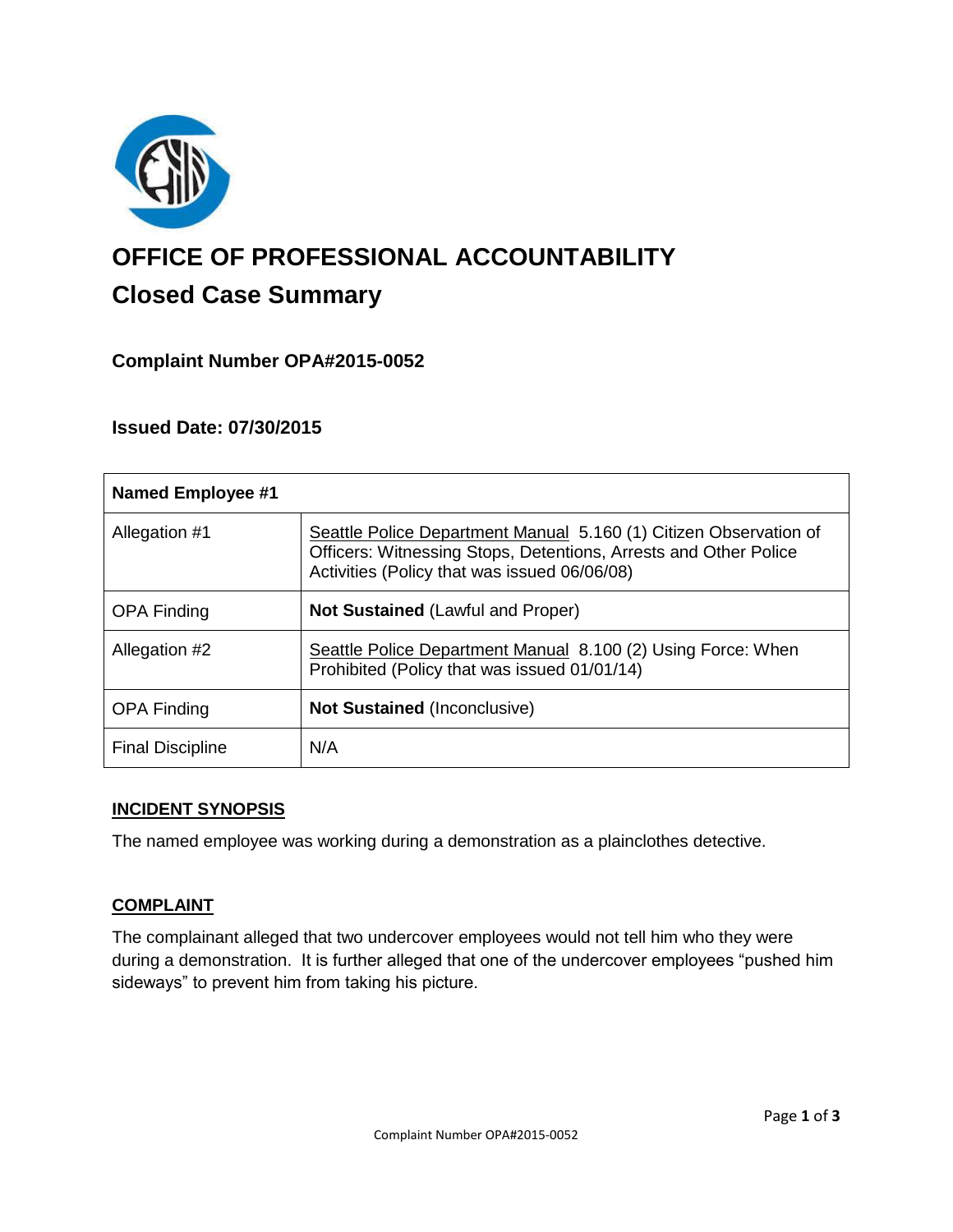## **INVESTIGATION**

The OPA investigation included the following actions:

- 1. Review the complaint email
- 2. Interview of the complainant
- 3. Search for and review of all relevant records and other evidence
- 4. Interviews of witnesses
- 5. Interviews of SPD employees

### **ANALYSIS AND CONCLUSION**

The complainant, a reporter, had every right to contact, observe and/or photograph the two plainclothes SPD officers standing in a public place. At the same time, the two officers had every right to avoid interacting with or being photographed by the complainant.

Although neither of the two officers involved in this incident were obligated to pose for a photograph by the complainant and each had the right to turn or walk away to avoid having their faces photographed, the use of force (even *de minimis* force) by named employee #1 to prevent the complainant from taking a photograph would be prohibited by SPD policy, "An officer may not use physical force … to punish or retaliate … against individuals who only verbally confront them …" Both the complainant and named employee #1 agree there was physical contact made between them as the two officers turned to walk away. They do not agree on whether it was named employee #1 or the complainant who walked into the other. The complainant believes the contact was an intentional act by named employee #1, while named employee #1 described it more as inadvertent contact caused by the complainant's movement. While the account of the complainant seemed more plausible, there was insufficient evidence in support of either account to form a preponderance.

SPD would be well advised to improve the skills of officers engaged in similar assignments to avoid such easy detection by members of the public and to specifically train such officers what to do when confronted by others in a fashion similar to what happened in this incident.